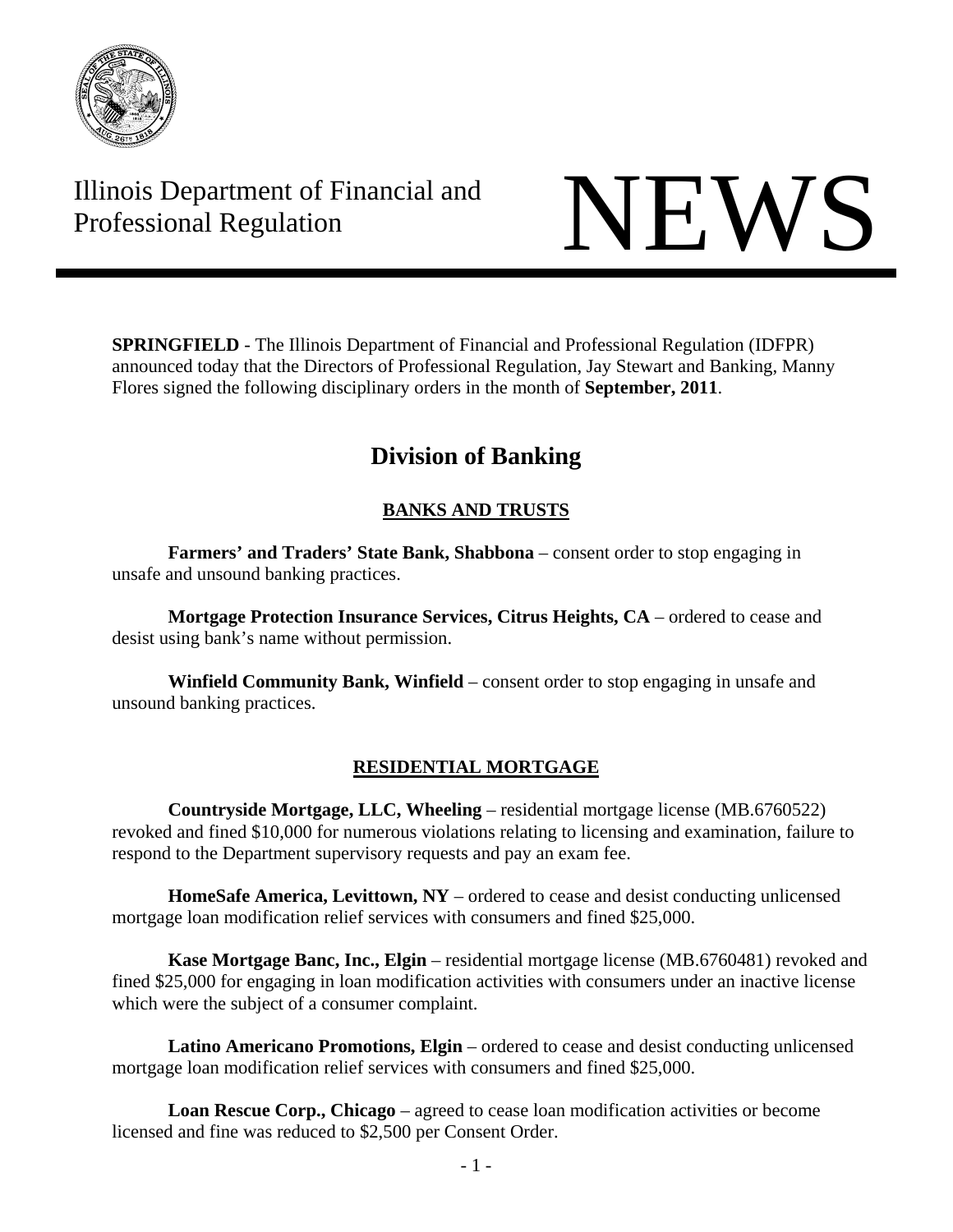#### **LOAN ORIGINATORS**

**Robert S. Luce, Deer Park** – LO License (030.0020718) revoked for providing false statements and false claims to HUD and violations connected to the revoked company he owned.

**Sandro Rodriguez, St Charles** – LO License (031.0012277) revoked for engaging in unlawful loan modification activities and fined \$10, 0000.

**Stephen M. Rogers, Wheaton** – LO License (031.0004839) revoked for forging a loan document for the purpose of defrauding a lender and fined \$10,000. This Order is currently under appeal.

**Stephanie Glasgow, Chicago** – ordered to cease and desist for performing loan originator activities without a loan originator registration and fined for \$2,500.

# **Division of Professional Regulation**

# **ACCOUNTANT**

 **Kevin McKeown, Moline** – registered certified public accountant license (239-026162) assessed a \$5,000 civil penalty for providing tax and review services as a CPA without a CPA license or registration – registered certified public license has since been issued.

#### **APPRAISER**

 **David Thompson, Newark** – certified general real estate appraisal license (553-001147) placed in refuse to renew status for having submitted a misleading appraisal report replete with errors and discrepancies.

 **The Appraisal Academy, Peoria** – appraiser education provider license (555-000155) indefinitely suspended until minimum of January 1, 2014 and fined \$1,500 for falsely advertising three continuing education online seminars that it offered as being certified by the International Distance Education Certification Center; for providing continuing education to at least 150 individuals while its license was in a non-renewed status, and for offering online courses that were not certified with the IDECC and would not meet the Appraisal Qualifications Board criteria.

**Donald Crist, Danville** – real estate appraiser license (556-003263) reprimanded and fined \$1,500 for holding himself out as an appraiser on an expired license.

 **Gregory Feldman, Highland Park** – certified residential real estate appraiser license (556-000950) revoked for producing an appraisal report that failed to comply with the requirements of the Real Estate Appraiser Licensing Act and its rules.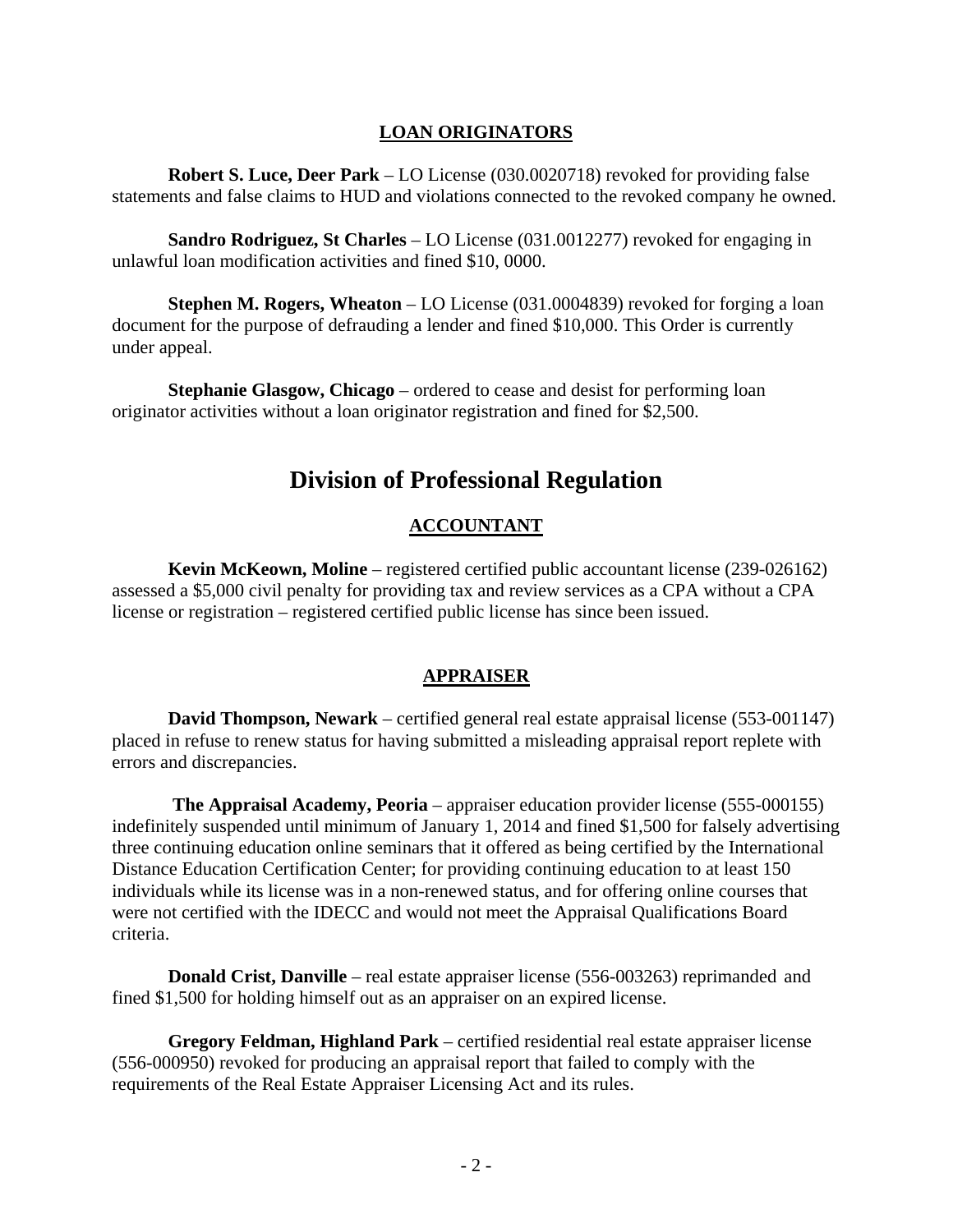**Rigoberto Gutierrez, Chicago** – residential real estate appraiser license (556-004765) placed in refuse to renew status for being more than 30 days delinquent in the payment of child support.

 **Edmond Hafeez, Bolingbrook** – residential real estate appraiser license (556-002154) placed in refuse to renew status for being more than 30 days delinquent in the payment of child support.

 **Sharron Hayes, Chicago** – residential real estate appraiser license (556-000627) placed in refuse to renew status for being more than 30 days delinquent in the payment of child support.

 **Raphael Kamner, Lake in the Hills** – real estate appraiser license (556-002799) fined \$250 and must complete approved course for the violation of the terms of Consent to Administrative Supervision.

 **Thomas Keeley, Centralia** – real estate appraiser license (556-002715) suspended for one year, followed by probation for one year with practice restriction due to the production of a substandard appraisal report.

**Diana Secor, Aurora** – real estate appraiser license (556-003281) suspended for six months and fined \$5,000 for preparing an appraisal report containing numerous errors and deficiencies.

**Joseph Vega, Chicago** – certified residential real estate appraiser license (556-001972) indefinitely suspended for a minimum of 18 months and fined \$750 after submitted a misleading appraisal report replete with errors and discrepancies, having improperly conditioned payment for his services on the outcome of the assignment and having made an unethical agreement in which he returned a fee to a client in exchange for the client agreeing not to testify against him.

 **Orville Vincent, East Moline** – certified residential real estate appraiser license (556- 003179) revoked and fined \$1,000 due to a voluntary surrender of his appraisal license in Iowa after failing to comply with his terms of probation.

#### **ATHLETIC TRAINING**

 **Cynthia Tolaymat, Chicago** – mixed martial arts/boxing promoter license (002-166795- 0007) fined \$10,000 for failure to provide proper documentation prior to an event.

#### **BARBER, COSMETOLOGY, ESTHETICS AND NAIL TECHNOLOGY**

**Daren Anderson, Oswego** – barber license (006-063660) placed in refuse to renew status for being more than 30 days delinquent in the payment of child support.

 **Antoin Campbell, Addison** – barber license (006-063934) issued and placed on one year non-reporting probation due to a felony conviction and unprofessional conduct.

 **Catrell Dyer, Burbank** – barber license (006-061246) placed in refuse to renew status for being more than 30 days delinquent in the payment of child support.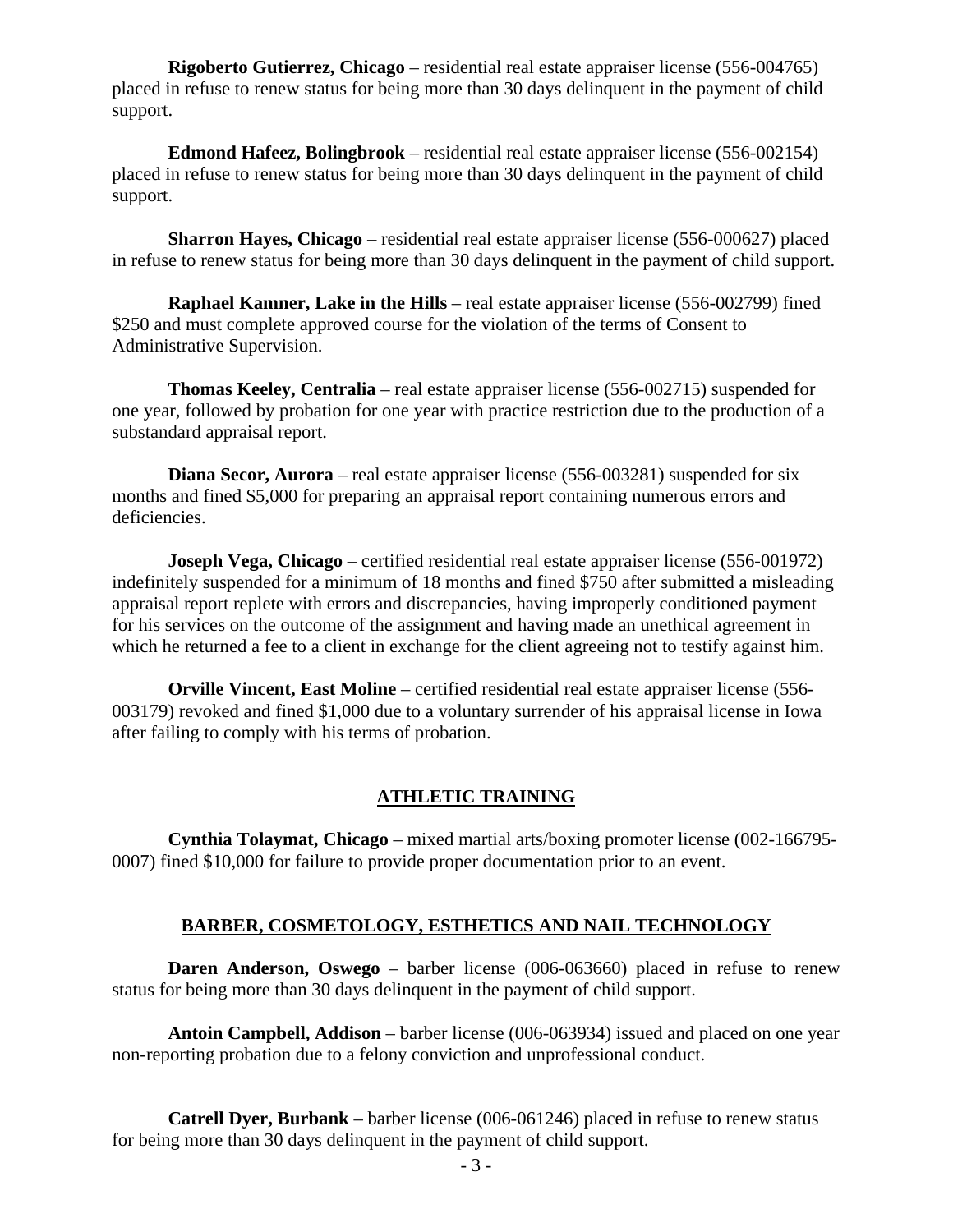**Terry Fenton, East St. Louis** – barber license (006-061657) placed in refuse to renew status for being more than 30 days delinquent in the payment of child support.

 **Robert Heard, Elgin** – barber license (006-063944) issued and placed on non-reporting probation for one year due to felony convictions and unprofessional conduct.

**Jayson Ledford, Moline** – barber license (006-062355) placed in refuse to renew status for being more than 30 days delinquent in the payment of child support.

 **Robert McCracken, Chicago** – barber license (006-063939) issued and placed on nonreporting probation for two years due to felony conviction and unprofessional conduct.

 **Carlos Padilla, Naperville** – barber license (006-063940) issued and placed on probation for two year due to his conviction for unlawful delivery of cannabis and possession of cannabis in 2007.

 **Reginald Robinson, Chicago** – barber license (006-062557) placed in refuse to renew status for being more than 30 days delinquent in the payment of child support.

The following individual's cosmetologist licenses were placed in refuse to renew status after defaulting on an Illinois Educational Loan:

| .011-253171 |
|-------------|
|             |
|             |
| .011-269169 |
| .011-254066 |
|             |
| .011-265632 |
|             |
| .011-253618 |
|             |
| .011-250721 |
| .011-257281 |
| .011-145117 |
| .011-273310 |
| .011-268473 |
|             |
|             |
|             |
| .011-258269 |
| .011-237757 |

 **Michele Carlson, Belvidere** – cosmetologist license (011-274565) placed on indefinite probation after defaulted on an Illinois educational loan and has now entered into a repayment agreement.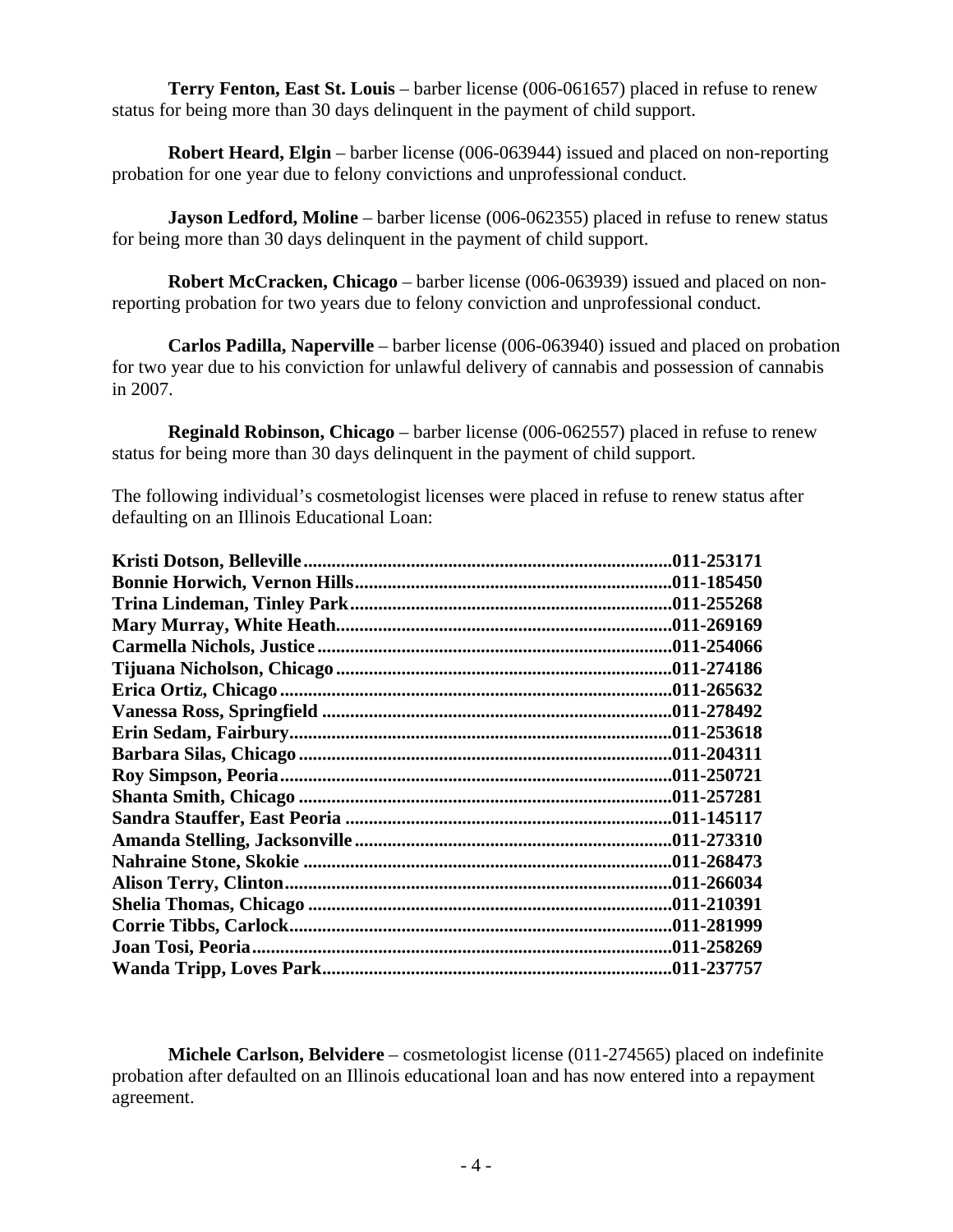**Valerie Davis, Zion** – cosmetologist license (011-216242) indefinitely suspended and fined \$250 for using another license number to register for and take continuing education.

 **Mary Demus, Chicago** – cosmetologist license (011-227581) placed on indefinite probation after defaulted on an Illinois educational loan and has now entered into a repayment agreement.

 **Ayodele Famakinwa, Chicago** – cosmetologist license (011-253678) placed on indefinite probation after defaulted on an Illinois educational loan and has now entered into a repayment agreement.

 **Noel Hughes, Wilmette** – cosmetologist license (011-228554) reprimanded and fined \$500 for practicing on a non-renewed license.

 **Marisa Kiley, Joliet** – cosmetologist license (011-288104) placed on indefinite probation after defaulted on an Illinois educational loan and has now entered into a repayment agreement.

**Damora Kirksey, Bartonville** – cosmetologist license (011-294567) issued and placed on non-reporting probation for one year due to a felony conviction and unprofessional conduct.

 **Heather Lim, Chicago** – cosmetologist license (011-282942) placed on indefinite probation after defaulted on an Illinois educational loan and has now entered into a repayment agreement

 **Andrea Lopez, Rock Falls** – cosmetologist license (011-294685) issued and placed on non-reporting probation for one year due to a felony conviction.

 **Nancy Nguyen, Hickory Hill** – cosmetologist license (011-247914) placed in refuse to renew status for being more than 30 days delinquent in the payment of child support.

 **Kristin Parks, Chicago** – cosmetologist license (011-266832) restored to indefinite probation effective upon payment of fees and filing of forms after defaulted on an Illinois educational loan and has now entered into a repayment agreement.

 **Natalie Rodriguez, Alton** – cosmetologist license (011-294620) issued and placed on non-reporting probation for one year due to a 2002 forgery conviction and a 2003 obstructing justice conviction.

 **Catherine Ruzich, Plainfield** – cosmetologist license (011-294772) issued and placed on probation for two years after she reported on her application she had been convicted of theft in 2008.

 **Tiffany Solorzano, Tampico** – cosmetologist license (011-232924) placed in refuse to renew status for being more than 30 days delinquent in the payment of child support.

 **Tierani Sweet, Havana** – cosmetologist license (011-203851) restored to probation for three years effective upon payment of fees and filing of forms for a 2004 criminal drug conspiracy conviction and possession of a controlled substance conviction.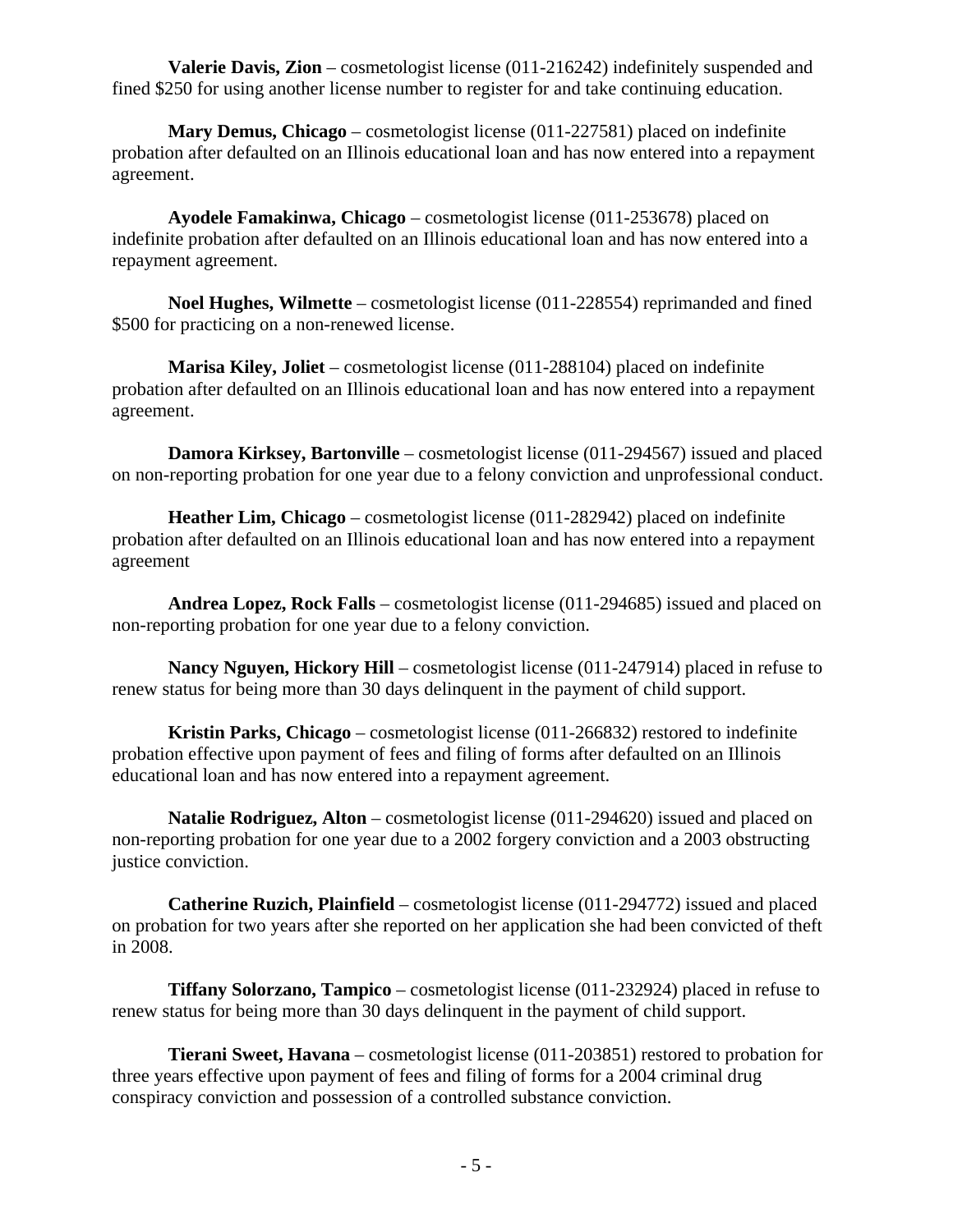**Nora Villegas, Aurora** – cosmetologist license (011-244333) placed on indefinite probation after defaulted on an Illinois educational loan and has now entered into a repayment agreement.

 **Vees School of Beauty Culture, East St. Louis** – cosmetology school license (013- 000637) placed on probation for two years due to denial, loss or withdrawal of accreditation by any accrediting agency (NACCAS and U.S. Department of Education)

 **L & M Barber Shop, Chicago** – salon/shop license (189-013627) ordered to cease and desist the unlicensed practice as a salon or barbershop - salon license has since been issued.

 **Candido Agosto, Chicago** – (unlicensed) ordered to cease and desist the unlicensed practice of barbering, cosmetology, esthetics, hair braiding or nail technology.

 **Giovanni Agosto, Chicago** – (unlicensed) ordered to cease and desist the unlicensed practice of barbering, cosmetology, esthetics, hair braiding or nail technology.

 **Rhonda Brown, Evergreen Park** – (unlicensed) ordered to cease and desist the unlicensed practice of barbering, cosmetology, esthetics, hair braiding or nail technology.

**Duc Nguyen, St. Charles, MO** – (unlicensed) assessed a \$250 civil penalty for the unlicensed practice of nail technology.

# **COLLECTION AGENCY**

 **Accord Creditor Services, San Jose, CA** – collection agency branch office license (009app3062448) issued and placed on probation for one year and fined \$1,000 due to misrepresentation on licensure application.

# **DENTAL**

 **John Mantanes, Mount Prospect** – dental license (019-020634) and controlled substance license (319-009914) both permanently revoked due to conviction of a criminal act that requires registration under the Sex Offender Registration Act.

**Theresa Myers, Ottawa** – dental hygienist license (020-005094) renewed on probation for one year and fined \$2,500 effective upon successfully retaking licensure examination, payment of fees, filing of forms and completion of continuing education after she practiced on a non-renewed license.

# **DETECTIVE, ALARM, SECURITY, FINGERPRINT VENDOR AND LOCKSMITH**

 **Michael Walden, Lookout Mountain, TN** – private security contractor license (119- 001352) issued and fined \$12,500 for failure to inform the Department of disciplines in other states where licensed when asked about disciplines on application.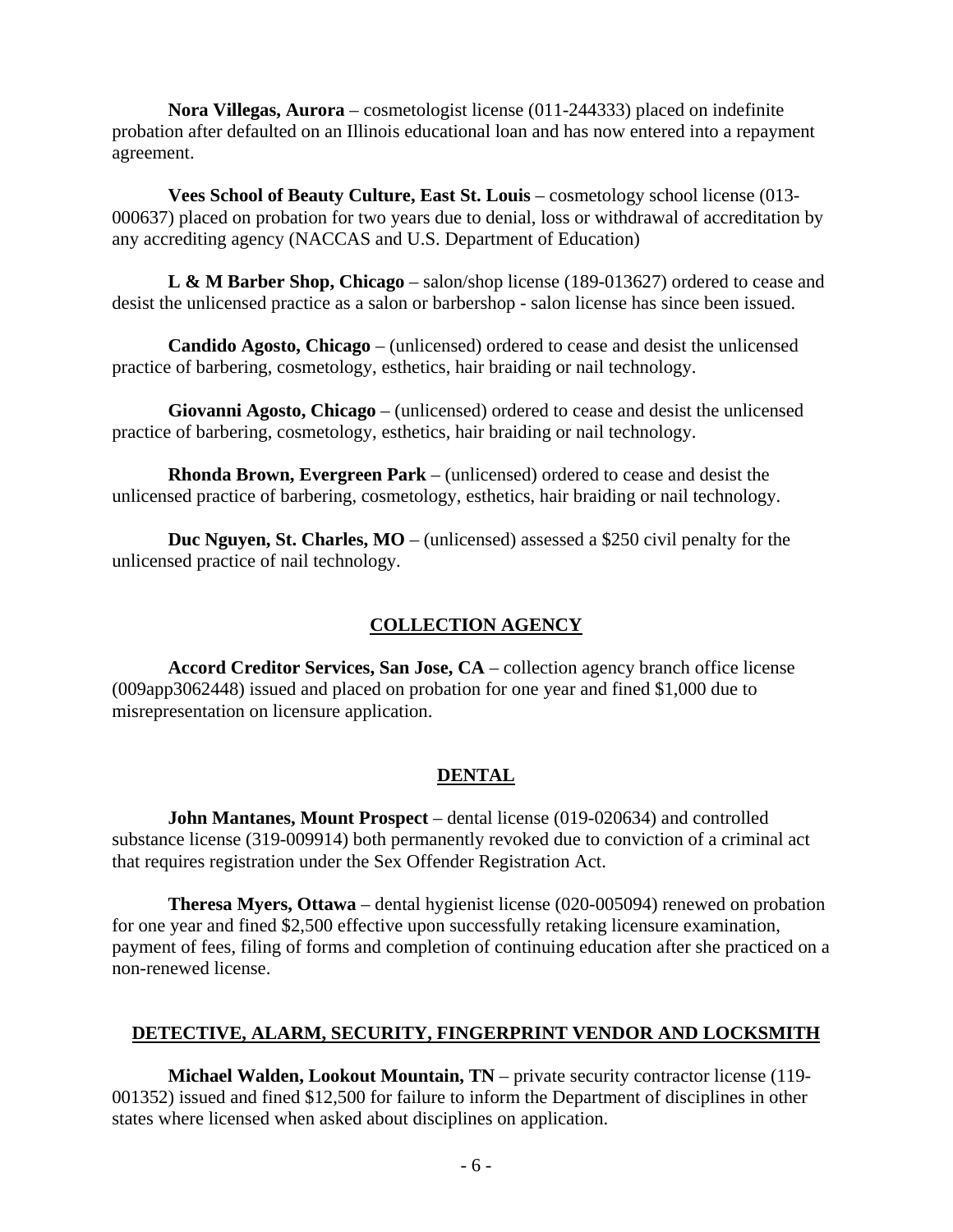**Ira E. Clark Detective Agency, Evansville, IN** - private security contractor license (119-000170) **and Richard P. Curby, Evansville, IN** - private security contractor agency license (122-000116) both reprimanded and both fined \$5,000 owed jointly and severally for failure to comply with permanent employee registration card registration requirements.

 **ICON Security, Provo, UT** – private security company license (127-001236) placed on probation for two years and fined \$7,500 for using employees that did not have permanent employee registration card (perc) and engaging in "slamming" competitors (changing customers' service without their consent).

 **INS Integrated Security Solutions, Wood Dale** – private alarm contracting agency license (127-001013), **Armando Navarett, Bloomingdale** – private alarm contractor license 124-001573 and **George Konjuch, Des Plaines** – permanent employee registration card (129- 217372) all revoked and each fined \$100,000 due to felony convictions for defrauding LaSalle Bank of \$45 million for private alarm contracting services and for conspiracy to commit fraud between all three respondents.

 **Andrew Angel, Crestwood** – permanent employee registration card (129-348396) issued and placed on probation for one year due to criminal conviction.

 **Annette Banks, Chicago** – permanent employee registration card (129-348326) issued and placed on probation for one year due to criminal conviction.

 **Readonia Bryant, Chicago** – permanent employee registration card (129-348399) issued and placed on probation for three years due to criminal conviction.

 **James Finister, Chicago** – permanent employee registration card (129-303534) suspended for 60 days, followed by being placed on probation for three years due to felony conviction for possession of controlled substances.

**James Franklin, Homewood** – permanent employee registration card (129-275600) reprimanded for failure to report arrests and convictions for driving on a suspended license.

**Peter Hefner, Chicago** – permanent employee registration card (129-348381) issued and placed on probation for one year due to criminal conviction.

 **Lonjaye Johnson, Chicago** – permanent employee registration card (129-348401) issued and placed on probation for one year due to criminal conviction.

**Jason Jones, Chicago** – permanent employee registration card (129-331640) and firearm control card (229-070789) both indefinitely suspended for a minimum of three years due to violation of probation for receiving a criminal conviction while on probation.

 **Clarence Kelley, Oak Park** – permanent employee registration card (129-287230) placed on probation for one year due to criminal conviction.

 **Ruben Lozano, Joliet** – permanent employee registration card (129-348393) issued and placed on probation for three years due to criminal conviction.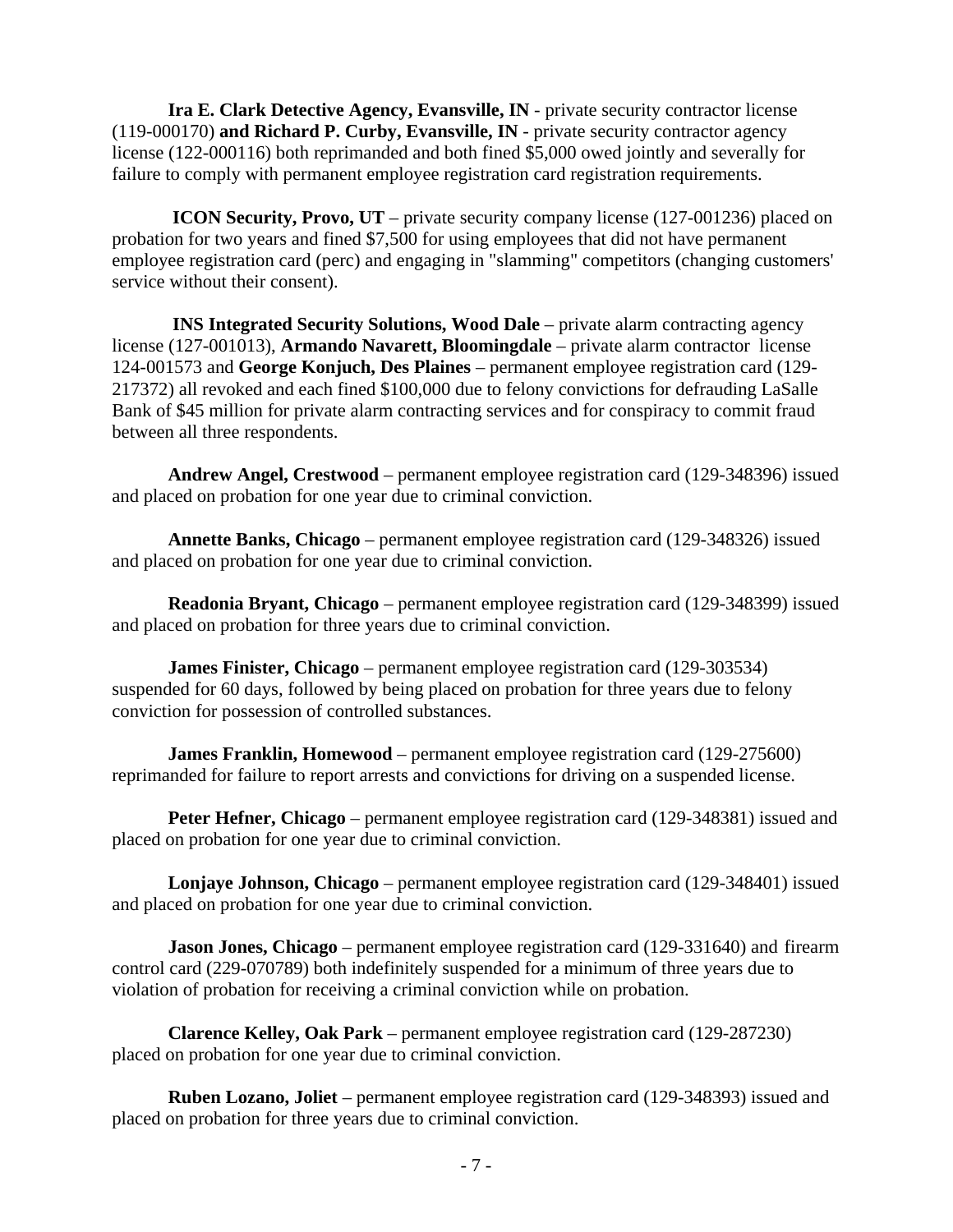**Joshua Martinez, Frankfort** – permanent employee registration card (129-348397) issued and placed on probation for three years due to criminal conviction.

 **Scott Nicholson, Chicago** – permanent employee registration card (129-348398) issued and placed on probation for one year due to criminal conviction.

 **Bobby Randolph, Chicago** – permanent employee registration card (129-253216) indefinitely suspended for failure to file and/or pay Illinois state income taxes.

 **Mark Repp, Aurora** – permanent employee registration card (129-348400) issued and placed on probation for one year due to criminal conviction.

 **Edwin Rivas, Chicago** – permanent employee registration card (129-348387) issued and placed on probation for one year due to criminal conviction.

 **Arthur Robertson, Chicago** – permanent employee registration card (129-318172) placed in refuse to renew status for failure to appear at a Department conference.

 **Lowyn Romero, Chicago** – permanent employee registration card (129-348395) issued and placed on probation for three years due to criminal conviction.

**Dantin Stone, Carpentersville** – permanent employee registration card (129-348384) issued and placed on probation for three years due to criminal conviction.

 **Clarence Wilson, Dolton** – permanent employee registration card (129-162007) placed on indefinite probation effective upon payment of fees and filing of forms after defaulted on an Illinois educational loan and has now entered into a repayment agreement.

 **Trimaine Wilson, Forest Park** – permanent employee registration card (129-276491) placed on probation for two years due to the conviction for aggravated unlawful use of a weapon.

 **Kameron Younger, Chicago** – permanent employee registration card (129-348382) issued and placed on probation for two years due to criminal conviction.

 **Goran Radenkovic, Downers Grove** – (unlicensed) ordered to cease and desist the unlicensed practice as a private detective.

 **Rosie Scianna, Chicago** – (unlicensed) ordered to cease and desist the unlicensed practice of esthetics.

 **Brian Trueba, Chicago** – (unlicensed) ordered to cease and desist the unlicensed practice as a barber.

 **Yue Zhang. St. Charles, MO** – (unlicensed) assessed a \$250 civil penalty for the unlicensed practice of nail technology.

#### **DIETETIC & NUTRITION**

 **Shellie Carter, Aurora** – (unlicensed) ordered to cease and desist the unlicensed practice as dietician-nutritionist and assessed a \$750 civil penalty.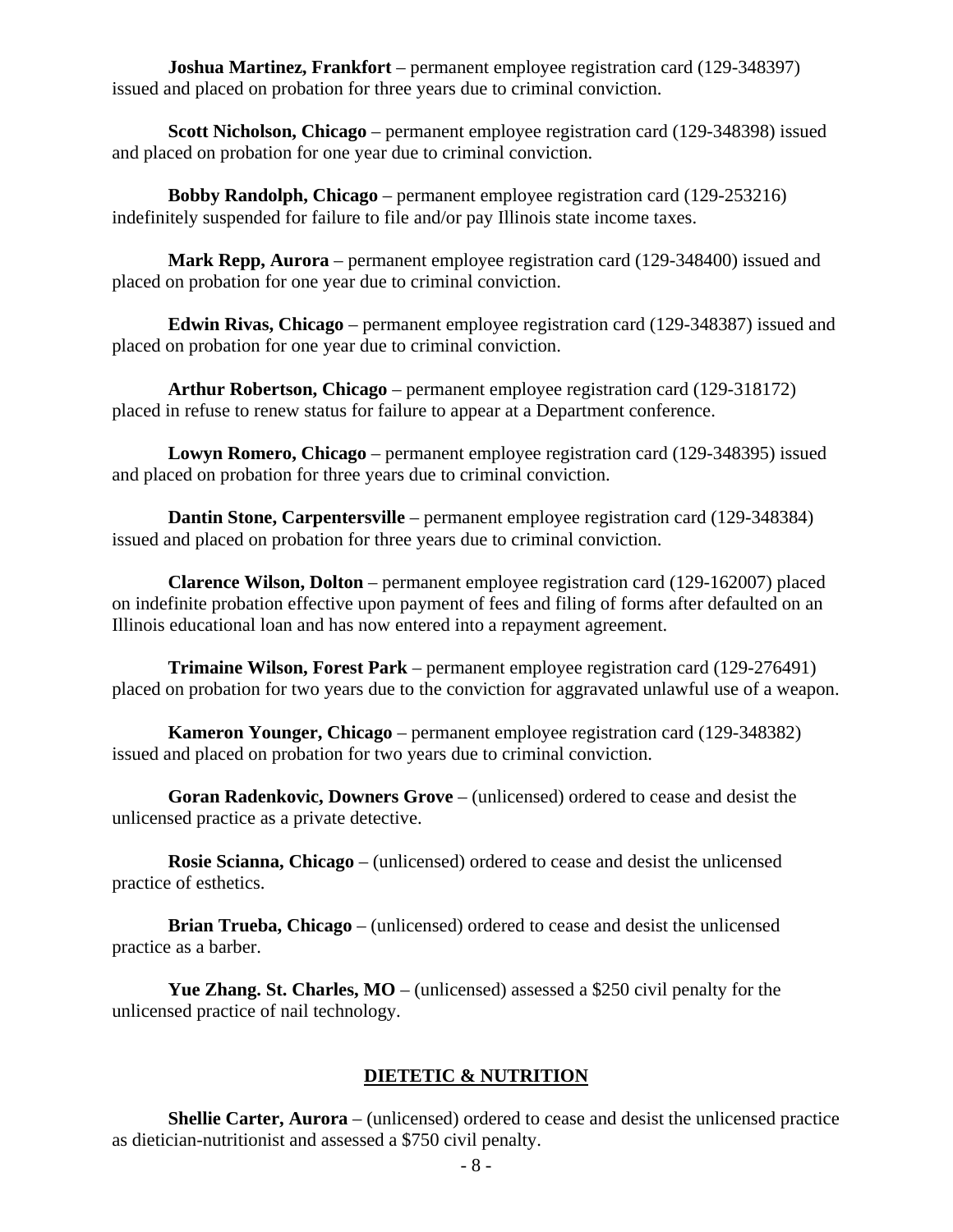#### **FUNERAL DIRECTORS & EMBALMERS**

 **Thomas McKeon, Chicago** – funeral director and embalmer license (034-010917) indefinitely suspended for failure to file and/or pay Illinois state income taxes.

 **Bruce Morrow, Chicago** – funeral director and embalmer license (034-014634) suspended for 90 days and fined \$1,000 due to unprofessional conduct and aiding and assisting in the violation of funeral regulations.

 **Caroline Rosman, Chicago** – funeral director and embalmer license (034-016556) issued and placed on probation for one year due to a sister-state discipline (allowed an apprentice to perform pre-need contracts).

#### **MASSAGE THERAPY**

 **Theresa Moulton, Winthrop Harbor** – massage therapist license (227-013352) issued with reprimand for failure to disclose a criminal conviction.

**Joshua Winquist, West Chicago** – massage therapist license (227-013350) issued and placed on indefinite probation for a minimum of three years due to several criminal convictions related to Driving on a Revoked License, Drug Possession, and DUI.

 **Fuyu Zhao, Chicago** – (unlicensed) ordered to cease and desist the unlicensed practice as a massage therapist and assessed a \$1,000 civil penalty.

#### **MEDICAL**

**Daniel Anderson, Rock Island** – physician and surgeon license (036-081567) indefinitely suspended after being disciplined by the Iowa State Board of Medicine.

 **Joshua Baron, Oak Park** – physician and surgeon license (036-115883) and controlled substance license (336-077147) indefinitely suspended for attempting to trade prescriptions for controlled substances in exchange for sexual acts.

**Dennis Coventon, La Harpe** – physician and surgeon license (036-073622) and controlled substance licenses (336-037211 & 336-037212) temporarily suspended due to immoral and unprofessional conduct of a sexual nature with a minor.

 **Douglas Frohlich, Chicago** – physician and surgeon license (036-074096) automatically and indefinitely suspended for a minimum of one year due to a violation of probation.

 **Syed Kazmi, Chicago** – physician and surgeon license (036-118946) revoked due to disciplines by other jurisdictions and fraud or misrepresentation in applying for his Illinois license.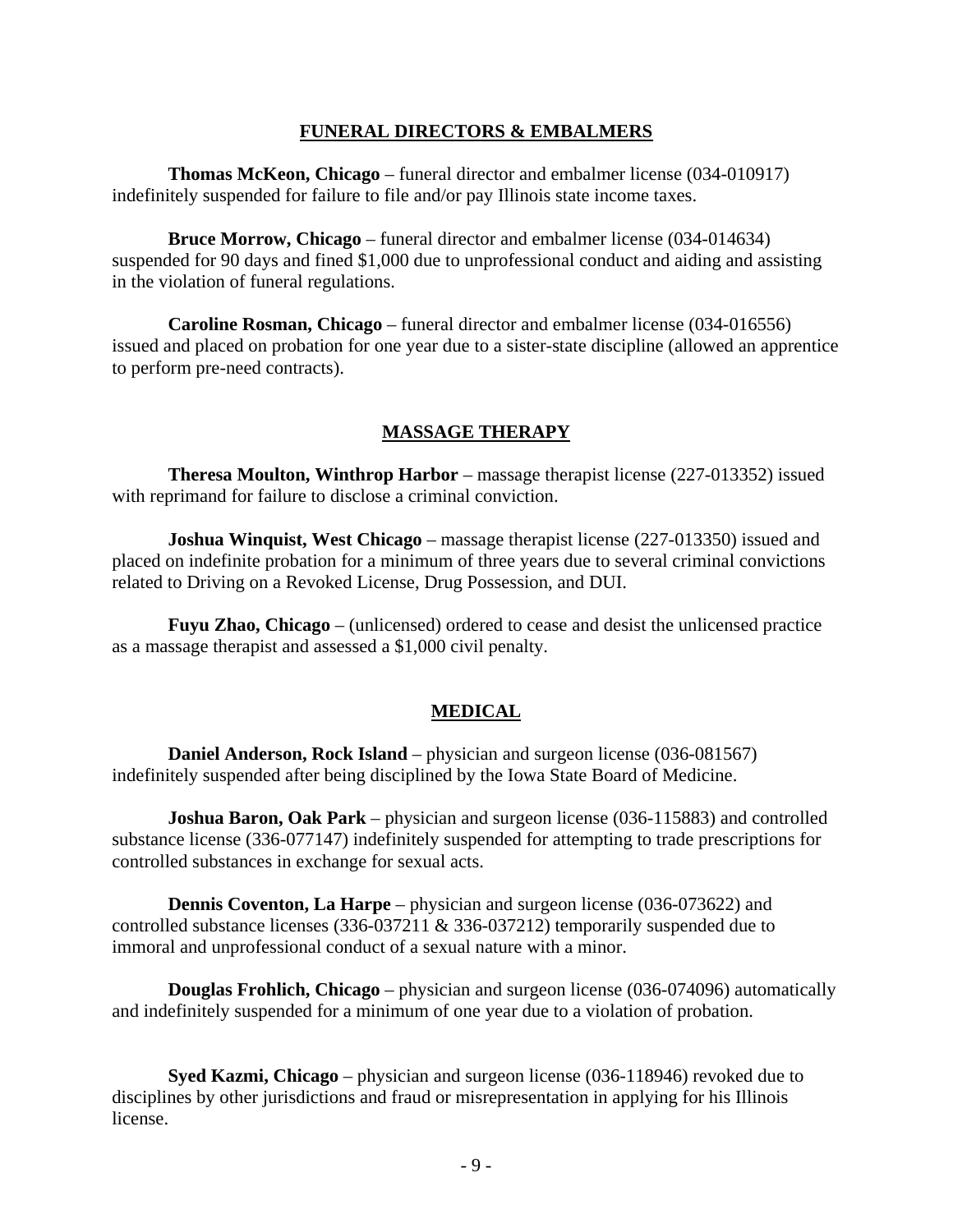**Phillip Lasky, Morton Grove** – physician and surgeon license (036-071272) and controlled substance license (036-035089) permanently revoked due to conviction of a criminal act that requires registration under the Sex Offender Registration Act.

 **Trevor Lineberry, Decatur** – physician and surgeon license (036-110110) placed on probation for five years for obtaining controlled substances for personal use by writing prescriptions in family members' names.

 **Queen Marsh, Chicago** – physician and surgeon license (036-066269) indefinitely suspended for failure to file and/or pay Illinois state income taxes.

 **Charles Martin, Manteno** – physician and surgeon license (036-087693) placed on indefinite probation for a minimum of three years and fined \$2,500 for issuing controlled substance prescriptions to two office employees.

**Karen McCarron, Springfield** – physician and surgeon license (036-101757) permanently revoked due to conviction of a criminal act that requires registration under the Sex Offender Registration Act.

 **Corey Warner, Danville** – physician and surgeon license (036-103245) indefinitely suspended for failure to file and/or pay Illinois state income taxes.

**Howard Watzman, Potomac, MD** – physician and surgeon license (036-100814) and controlled substance license (336-061217) permanently revoked due to conviction of a criminal act that requires registration under the Sex Offender Registration Act.

#### **NURSING**

 **Adenike Adebiyi , Chicago** – registered nurse license (041-357856) revoked and fined \$500 for having been convicted of a felony, Aggravated Battery of an Officer/Government Official, and failure to report conviction to the Department.

 **Kristel Alexander, Broadview** – registered nurse license (041-336674) restored to indefinite probation with work restrictions for a minimum of two years.

 **Cynthia Armistead, Chicago** – registered nurse license (041-268341) reprimanded due to a sister-state discipline.

 **Kimberly Blackburn, Galesburg** – registered nurse license (041-266474) automatically and indefinitely suspended for a minimum of 12 months due to a violation of probation.

**Julie Burge, Rockford** – registered nurse license (041-298999) restored to indefinite probation with work restrictions for a minimum of three years effective upon payment of fees and filing of forms.

 **Nancy Cain-Adams, Lima, OH** – registered nurse license (041-167967) placed on indefinite probation after defaulted on an Illinois educational loan and has now entered into a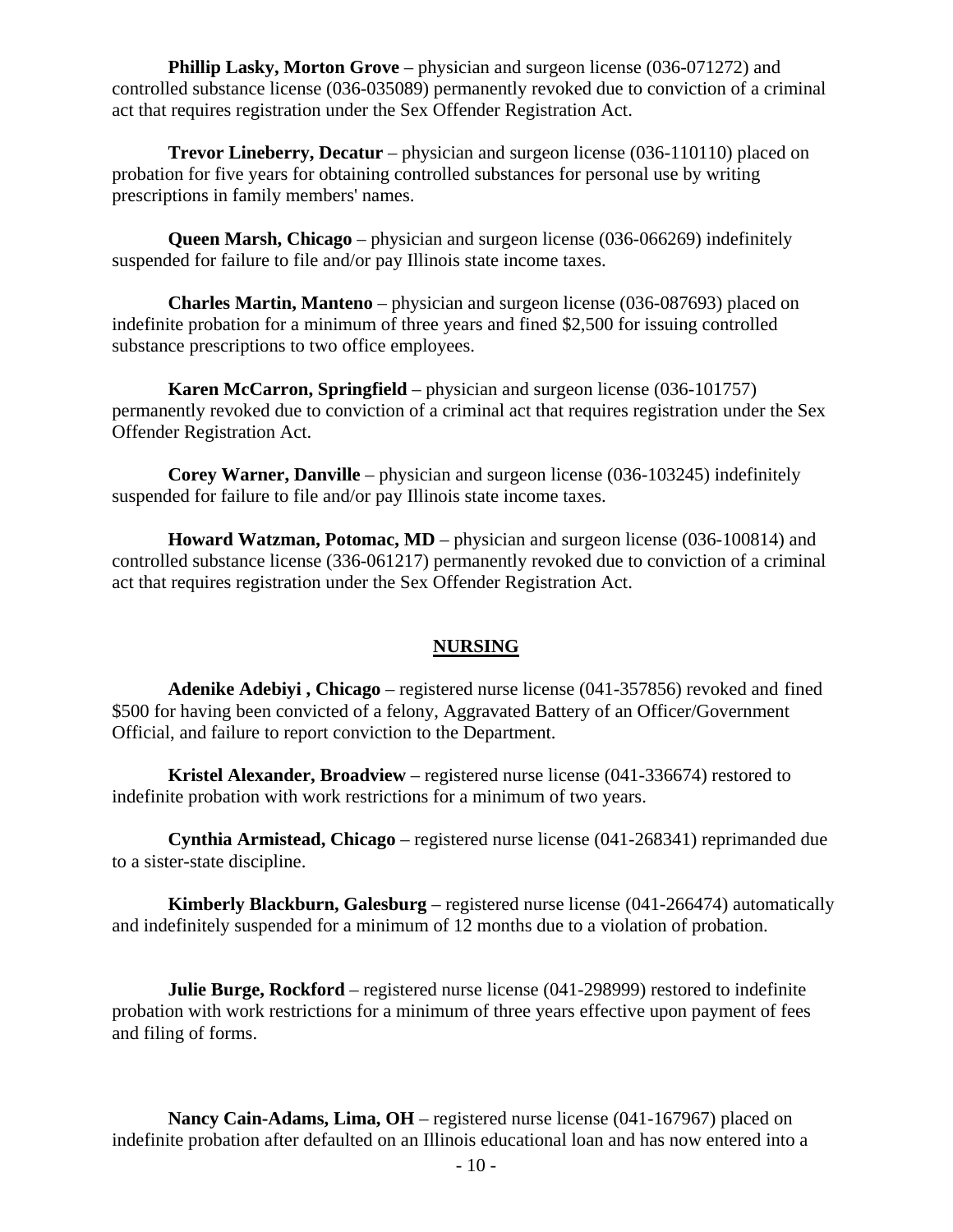repayment agreement.

 **Eloisa Cantu, Chicago** – registered nurse license (041-312823) automatically and indefinitely suspended for a minimum of 12 months due to a violation of probation.

**Janice Coates, Bourbonnais** – registered nurse license (041-140940) revoked for having been disciplined in the states of Arizona and Vermont.

**Darla DuVall, Edwardsville** – registered nurse license (041-302981) automatically and indefinitely suspended for a minimum of 12 months for violating the terms of her probation.

**Jeffrey Fox, North Aurora** – registered nurse license (041-292350) permanently revoked due to conviction of a criminal act that requires registration under the Sex Offender Registration Act.

 **Sharon Hahn, Wood River** – registered nurse license (041-248633) indefinitely suspended for a minimum of six months due to a positive drug screen from a facility in the state and failure to report a termination to the Department.

 **Celia Irvin, Mattoon** – registered nurse license (041-265414) automatically and indefinitely suspended for a minimum of six months due to a violation of probation.

 **Christine James, Brighton** – registered nurse license (041-284407) automatically and indefinitely suspended for a minimum of 12 months due to a violation of probation.

 **Lieselotte Jewell, Groveland** – registered nurse license (041-338842) reprimanded after pled guilty and sustained convictions in 2009 and 2010 for retail theft in Tazewell County, Illinois.

 **Michael Johnson, Skokie** – registered nurse license (041-364870) reprimanded for engaging in unprofessional conduct by exchanging phone numbers with a patient and upon her release, initiating text messaging with that patient.

**Jeanne Kinder, Champaign** – registered nurse license (041-227140) placed on indefinite probation with work restrictions for a minimum of three years for diverting Ativan.

 **Nicole Kohr, Chicago** – registered nurse license (041-372251) indefinitely suspended for a minimum of two years after she diverted controlled substances from her employer during her employment and subsequent to her termination.

 **Nancy Perritano, Mount Prospect** – registered nurse license (041-182704) permanently revoked due to requirement as part of a criminal sentence to register under the Sex Offender Registration Act.

**Jill Rush, Hopedale** – registered nurse license (041-335832) placed on indefinite probation for a minimum of two years for having tested positive for Meperidine while on assignment at a facility in the state.

 **Constance Slack, Lincoln** – registered nurse license (041-241619) permanently revoked due to requirement as part of a criminal sentence to register under the Sex Offender Registration Act.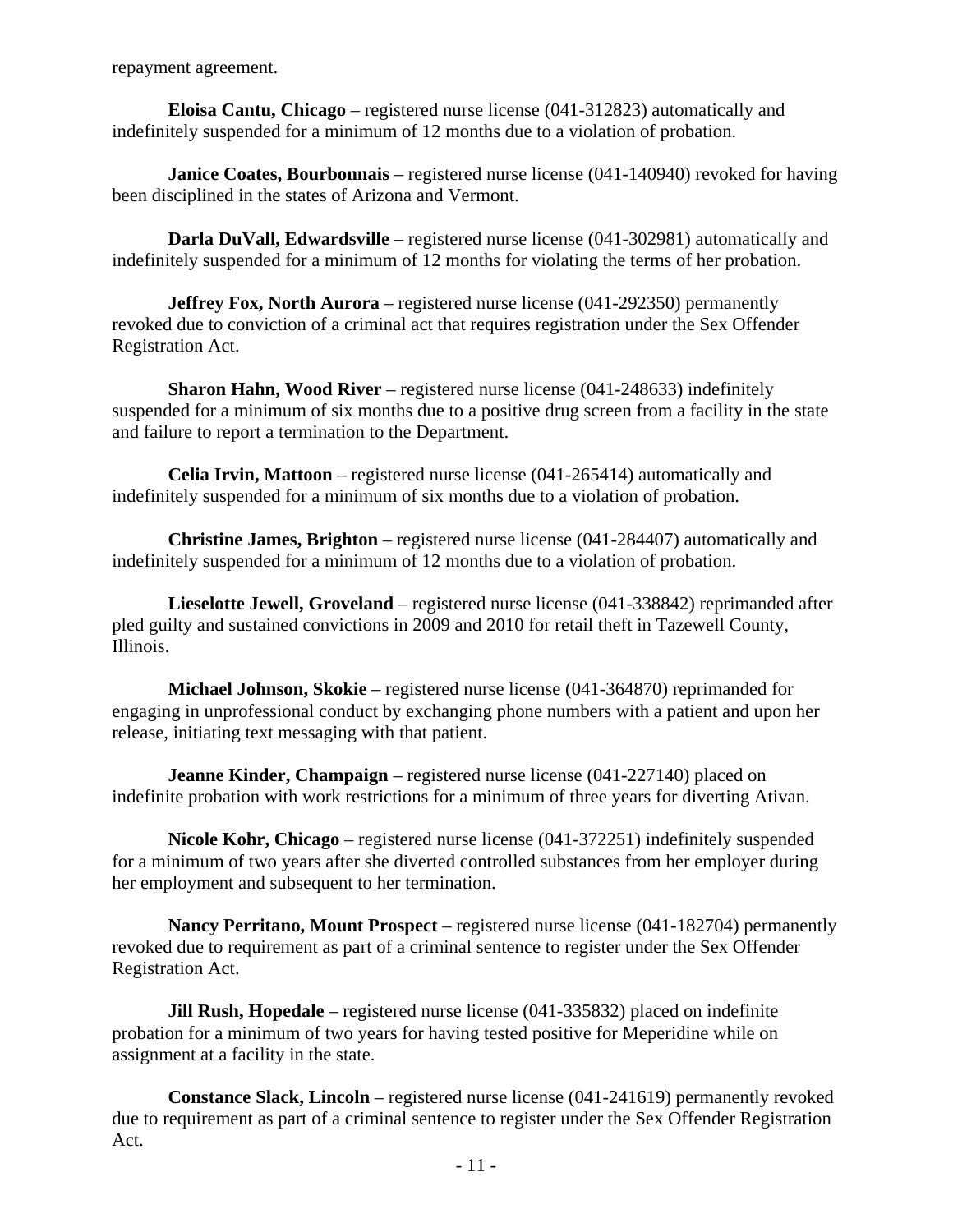**Sherry Stewart, Hammond, IN** – registered nurse license (041-308263) automatically and indefinitely suspended for a minimum of six months for violating the terms of her probation.

 **Kimberly Trotter, Sycamore** – registered nurse license (041-339301) automatically and indefinitely suspended for a minimum of 12 months due to a violation of probation.

 **Michelle Vargas, Lyons** – registered nurse license (041-397035) issued and placed on probation for two years due to a 2007 felony conviction for Financial Identity Theft.

 **Glynda Williams, Springfield** – registered nurse license (041-342461) automatically and indefinitely suspended for a minimum of 12 months for violating the terms of her probation.

 **Nicole Zacarias, East Peoria** – registered nurse license (041-320933) placed on indefinite probation for a minimum of three years after appeared impaired at a facility in the state, abused medication and failed to report termination.

 **Elizabeth Benoit, Kankakee** – licensed practical nurse license (043-109763) automatically and indefinitely suspended for a minimum of 12 months due to a violation of probation.

**Joy Easley, Martinton** – licensed practical nurse license (043-107222) placed in refuse to renew status for failure to verify a physician's order regarding a trach dependent child, resulting in the child's hospitalization and for failure to respond to the Department's written request for information.

 **Becky Groenewold, Delavan** – licensed practical nurse license (043-039811) revoked for drug diversion and a felony conviction for possession of controlled substances.

**Pritrice Jackson, Country Club Hills** – licensed practical nurse license (043-109677) reprimanded and fined \$250 for having falsified a timesheet while employed at a facility in the state.

 **Kimberlee Kessler, Harrisburg** – licensed practical nurse license (043-071765) reprimanded for failure to assess a diabetic patient with an Accu-Check machine resulting in an improper dosage of insulin being administered - patient was not harmed.

 **Paul Platt, Mattoon** – licensed practical nurse license (043-111826) placed on indefinite probation for a minimum of three years after tested positive for marijuana while employed at a facility in the state.

 **Linda Reynolds-Meyer, Greenville** – licensed practical nurse license (043-066308) reprimanded and fined \$1,000 for working on an expired license for four months.

 **Brent Smith, Quincy** – licensed practical nurse license (043-107572) automatically and indefinitely suspended for a minimum of 12 months due to a violation of probation.

 **Kristine Stewart, Bloomington** – licensed practical nurse license (043-090802) automatically and indefinitely suspended for a minimum of 12 months for violating the terms of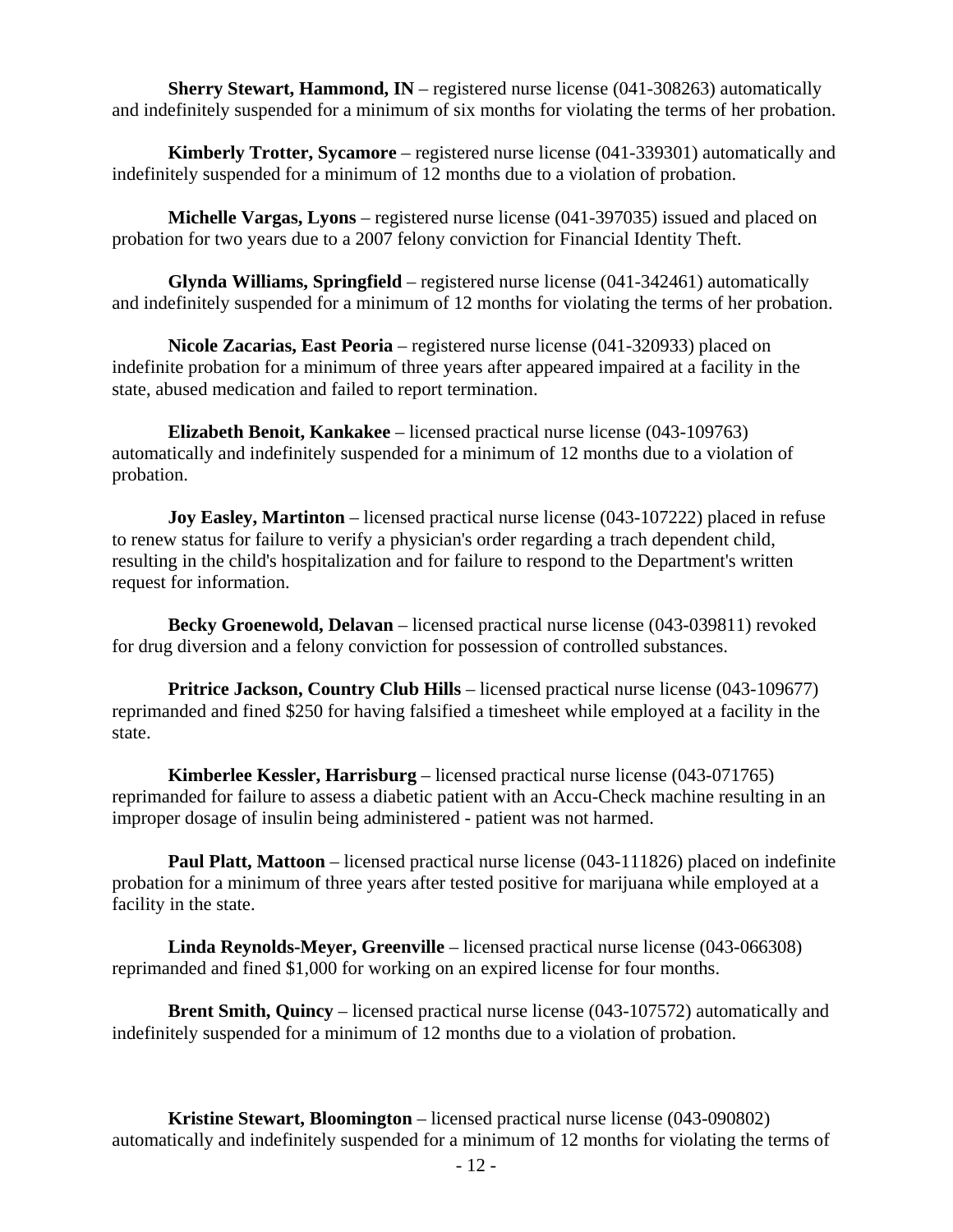her probation.

 **Kristine Stieghorst, Mason City** – licensed practical nurse license (043-087340) placed in refuse to renew status for unprofessional conduct when she forged a patient's guardian's signature on the patient's medical records.

 **Mary Woodworth, Findlay** – licensed practical nurse license (043-043301) suspended for 30 days due to fraudulent charting and for failure to report an allegation of abuse.

#### **PHARMACY**

**Deborah Enzenberger, New Lenox** – pharmacy technician license (049-116325) indefinitely suspended for a minimum of two years after she was terminated by her former employer for theft of controlled substances.

 **Katherine Feeney, Minooka** – pharmacy technician license (049-183671) placed in refuse to renew status after she admitted to the facts which form a basis for the offense of Unlawful Possession of a Controlled Substance.

**Jenifer Medlin, Sycamore** – pharmacy technician license (049-165900) placed in refuse to renew status after the termination by her former pharmacy employer for theft of controlled substances.

 **Kimberly Nystrom, Gardner** – pharmacy technician license (049-207039) issued and placed on probation for two years after she disclosed criminal convictions, the last of which occurred in 2001.

 **Vicki Stone, Manhattan** – pharmacy technician license (049-084065) automatically and indefinitely suspended for a minimum of six months for violating the terms of her probation.

 **Holly Thomas, Clinton** – pharmacy technician license (049-186252) placed in refuse to renew status for diversion of controlled substances and of store merchandise.

 **Richard Lyons, Darien** – pharmacist license (051-036236) revoked and fined \$5,000 after he was convicted of Aggravated Criminal Sexual Abuse and did not report the conviction to the Department and then permanently revoked due to requirement as part of a criminal sentence to register under the Sex Offender Registration Act.

 **Robert Musolino, McHenry** – pharmacist license (051-035781) permanently revoked due to conviction of a criminal act that requires registration under the Sex Offender Registration Act.

 **Derryl Singley, Savoy** – pharmacist license (051-027282) permanently revoked due to conviction of a criminal act that requires registration under the Sex Offender Registration Act.

#### **PROFESSIONAL COUNSELORS**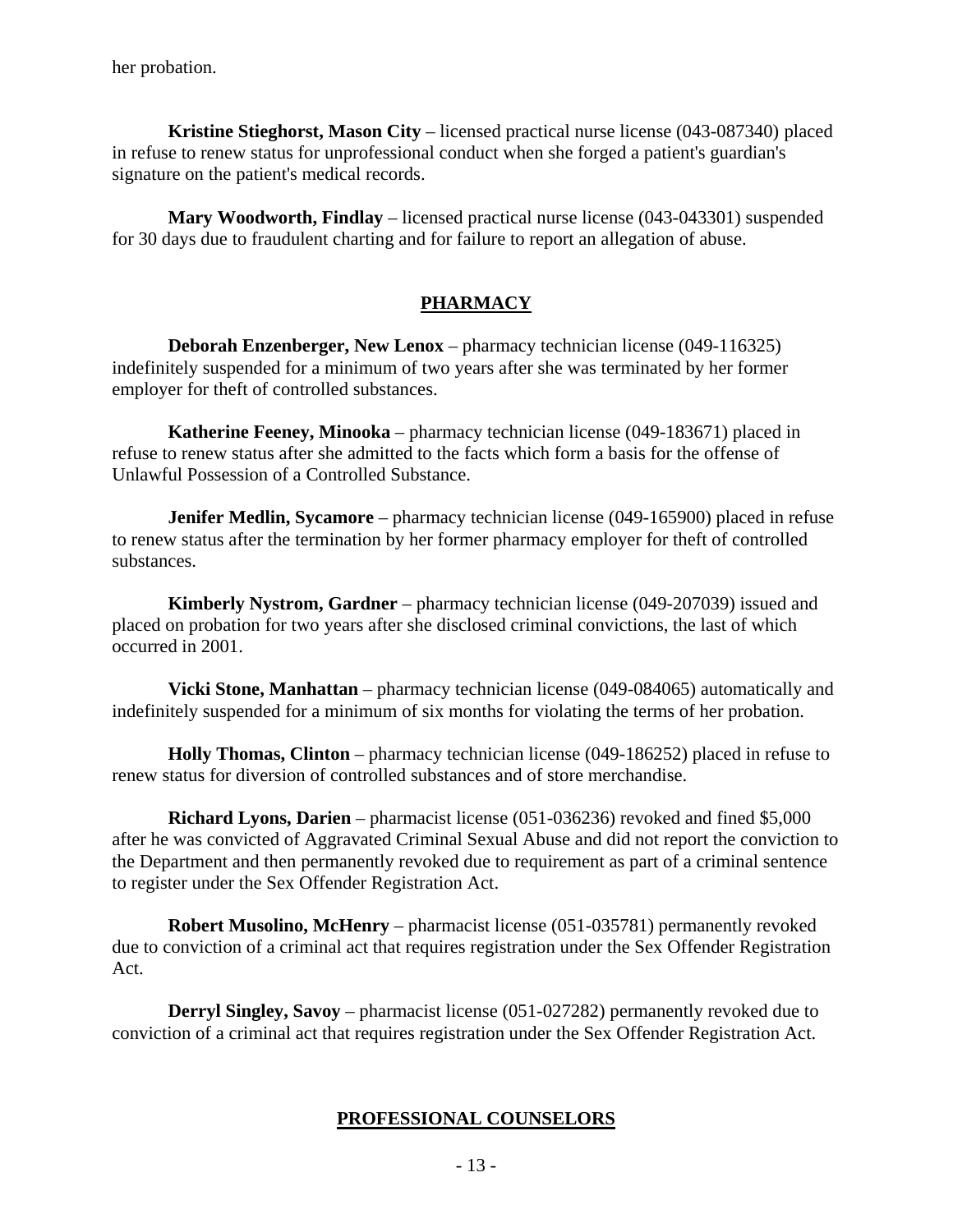**Andrea Leventhal, St. Louis Park, MN** – licensed professional counselor license (178- 005319) reprimanded after she held herself out as a social worker in a letter to parents and in school literature.

 **Cori Rivelli, Dwight** – professional counselor license (178-004968) revoked and fined \$2,000 due to a felony conviction of Attempted Criminal Sexual Assault.

#### **REAL ESTATE**

The following individuals' real estate broker licenses were placed in refuse to renew status due to a failure to complete the required continuing education for the most recent renewal cycle and for falsification of the renewal application:

| .475-113674 |
|-------------|
|             |
|             |
|             |
|             |
|             |
| .475-067513 |
| .475-108555 |
|             |
|             |
|             |
| .475-069431 |
|             |
| .475-075634 |
|             |
| .475-102392 |
| .475-110382 |
|             |
|             |
|             |
| .475-089907 |
|             |

 **Harold Hart, Godfrey** – real estate broker license (475app3612544) issued and placed on probation for three years due to a conviction for aiding and abetting a false financial statement.

 **Blaine Holtke, Peoria** – real estate broker license (475-117693) and **Reliable Property Management, Peoria** – Real Estate Broker Corporation license (478-025469) both revoked and each fined \$10,000 for failure to remit moneys belonging to others, engaging in unprofessional and unethical conduct, and failure to cooperate with the Department's investigation.

 **Courtney Johnson, East St. Louis** – real estate broker license (475-106083) placed in refuse to renew status for being more than 30 days delinquent in the payment of child support.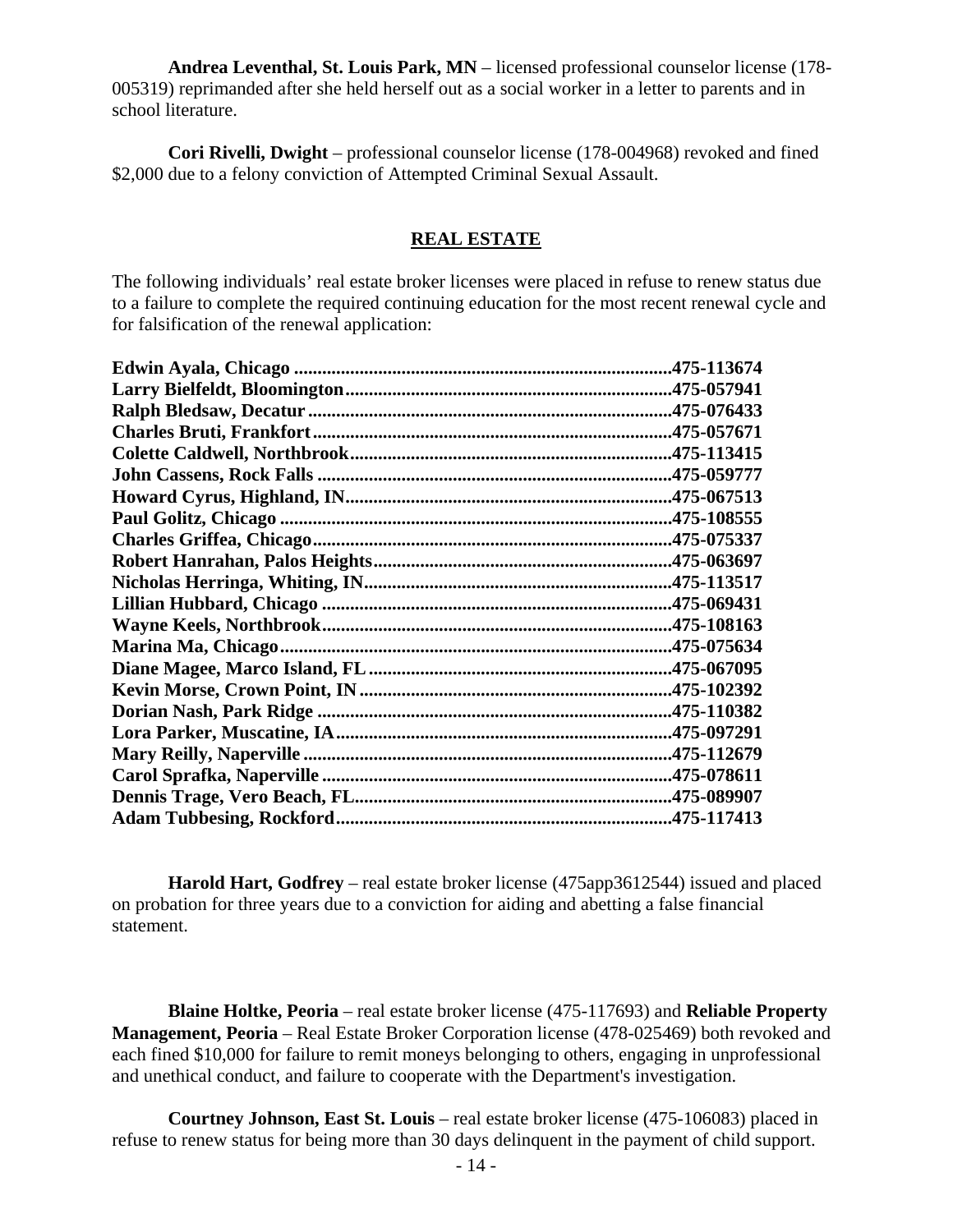**Terry Kauffman, Lisle** – real estate broker license (475-109760) fined \$575 for failure to complete the continuing education required for renewal of his real estate broker license in a timely manner.

 **Nick Lambros, Chicago** – real estate broker license (475-118680) revoked and fined \$1,000 after being convicted of aggravated criminal sexual abuse, a felony.

 **Atukwe Newell, Chicago** – real estate broker license (475-107661) revoked and fined \$5,000 for failure to return escrow money to a consumer and failure to cooperate with the Department's investigation.

 **Roger Potokar, Wheaton** – real estate broker license (475-085093) placed in refuse to renew status for being more than 30 days delinquent in the payment of child support.

 **Paul Shelton, Oak Brook** – real estate broker license (475-102943) indefinitely suspended for a minimum of two years and fined \$25,000 due to unprofessional conduct and acting as both a real estate broker and as an attorney in the same transaction.

 **Elizabeth Thiele, Chicago** – real estate broker license (475-102738) fined \$500 and required to submit proof of deficient continuing education for a failure to complete all continuing education required for the renewal period.

**John Thompson, Clermont, FL** – real estate broker license (476-192573) placed in refuse to renew status for failure to complete the continuing education required for the 2005 renewal of his license and for misrepresentation on his renewal application.

 **LaNita Billingsley Morris, Chicago** – real estate salesperson license (476-329391) fined \$250 for failure to provide the Department with proof of all continuing education required for the renewal period in a timely manner.

#### **RESPIRATORY CARE**

**James Shover, Elgin** – respiratory care practitioner license (194-007429) placed on indefinite probation after defaulted on an Illinois educational loan and has now entered into a repayment agreement.

# **ROOFING CONTRACTORS**

 **LaGrange Roofing Inc., LaGrange Heights** – roofing contractor license (104-015971) issued and placed on non-reporting probation for one year due to a late payment on an outstanding fine on his real estate license.

**Jonathan Gille, Herrin** – (unlicensed) ordered to cease and desist the unlicensed practice of roofing contracting.

 **Robert Gunter, Royalton** – (unlicensed) ordered to cease and desist the unlicensed practice of roofing contracting.